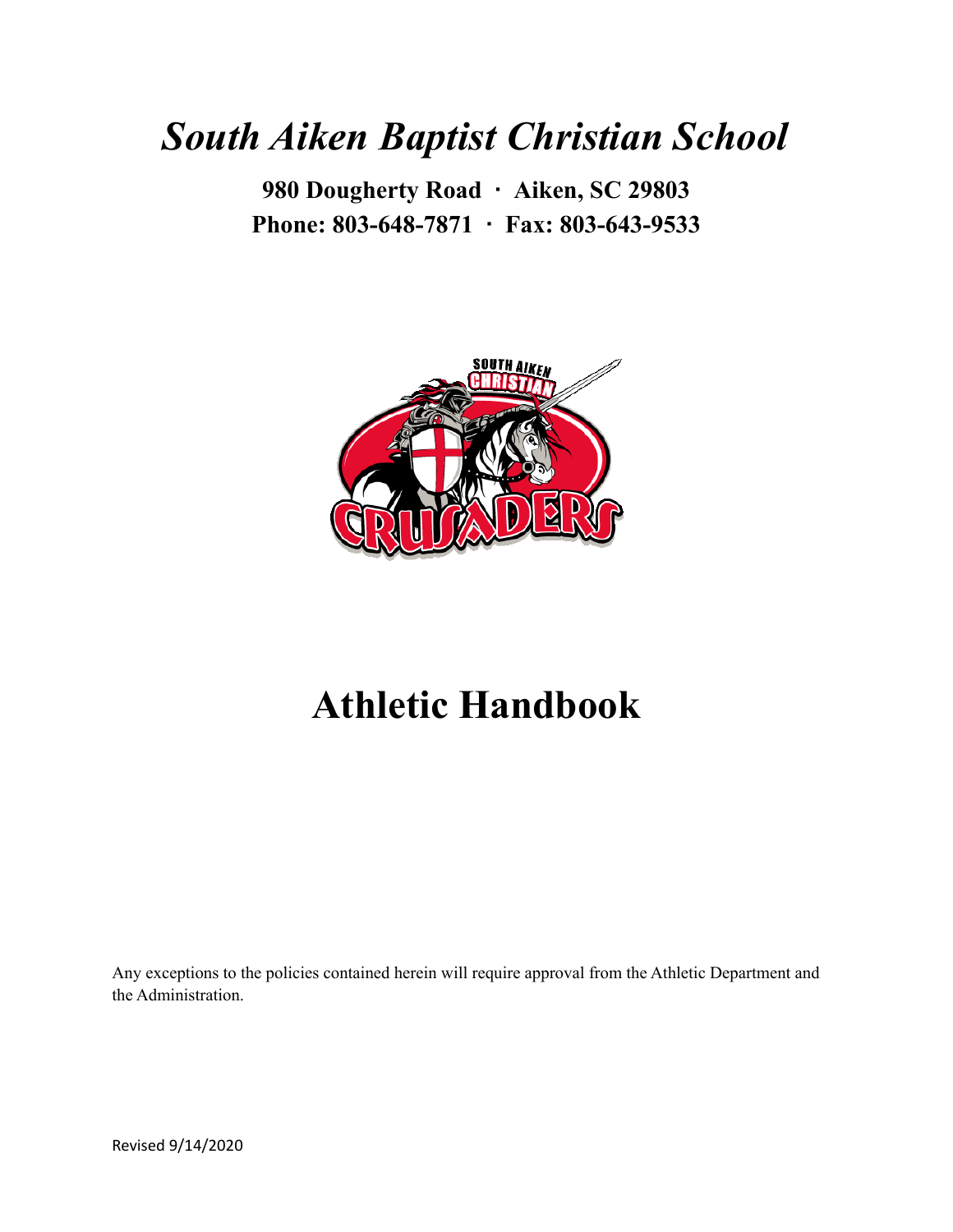# **Contents**

| <b>ATHLETIC PHILOSOPHY</b>                                     | $\overline{2}$ |
|----------------------------------------------------------------|----------------|
| <b>GENERAL INFORMATION AND GUIDELINES</b>                      | $\overline{2}$ |
| Coaches' Authority                                             | 3              |
| Sportsmanship and Commitment                                   | 3              |
| Appearance Code                                                | 4              |
| <b>ELIGIBILITY REQUIREMENTS</b>                                | 5              |
| <b>Residence Requirements</b>                                  | 5              |
| Eight Semester Rule                                            | 5              |
| <b>Academic Requirements</b>                                   | 5              |
| SCISA Grade Level Requirements/Restrictions                    | 7              |
| Age Requirements/Restrictions                                  | 7              |
| <b>ATHLETIC FEES</b>                                           | 7              |
| <b>SCISA TRANSFER / RECRUITING RULES</b>                       | 7              |
| <b>TRAVEL</b>                                                  | 8              |
| <b>HEALTH AND SAFETY</b>                                       | 8              |
| Insurance and Physicals                                        | 8              |
| Warning of Inherent Risk / Dangers of Athletic Participation   | 9              |
| Medication                                                     | 9              |
| <b>CONCUSSION POLICY</b>                                       | 9              |
| What is a Concussion?                                          | 9              |
| How Can I Recognize a Possible Concussion?                     | 10             |
| What Can I do to Prevent Concussions?                          | 11             |
| What Should I do If a Concussion Occurs?                       | 12             |
| <b>ATHLETIC AWARDS</b>                                         | 14             |
| SUMMARY OF THE SCISA CODE OF CONDUCT                           | 14             |
| Parent's Code of Ethics                                        | 15             |
| Athlete's Code of Honor and Statement of Commitment            | 15             |
| PARTICIPANT AND PARENT/LEGAL GUARDIAN AGREEMENT AND PERMISSION | 17             |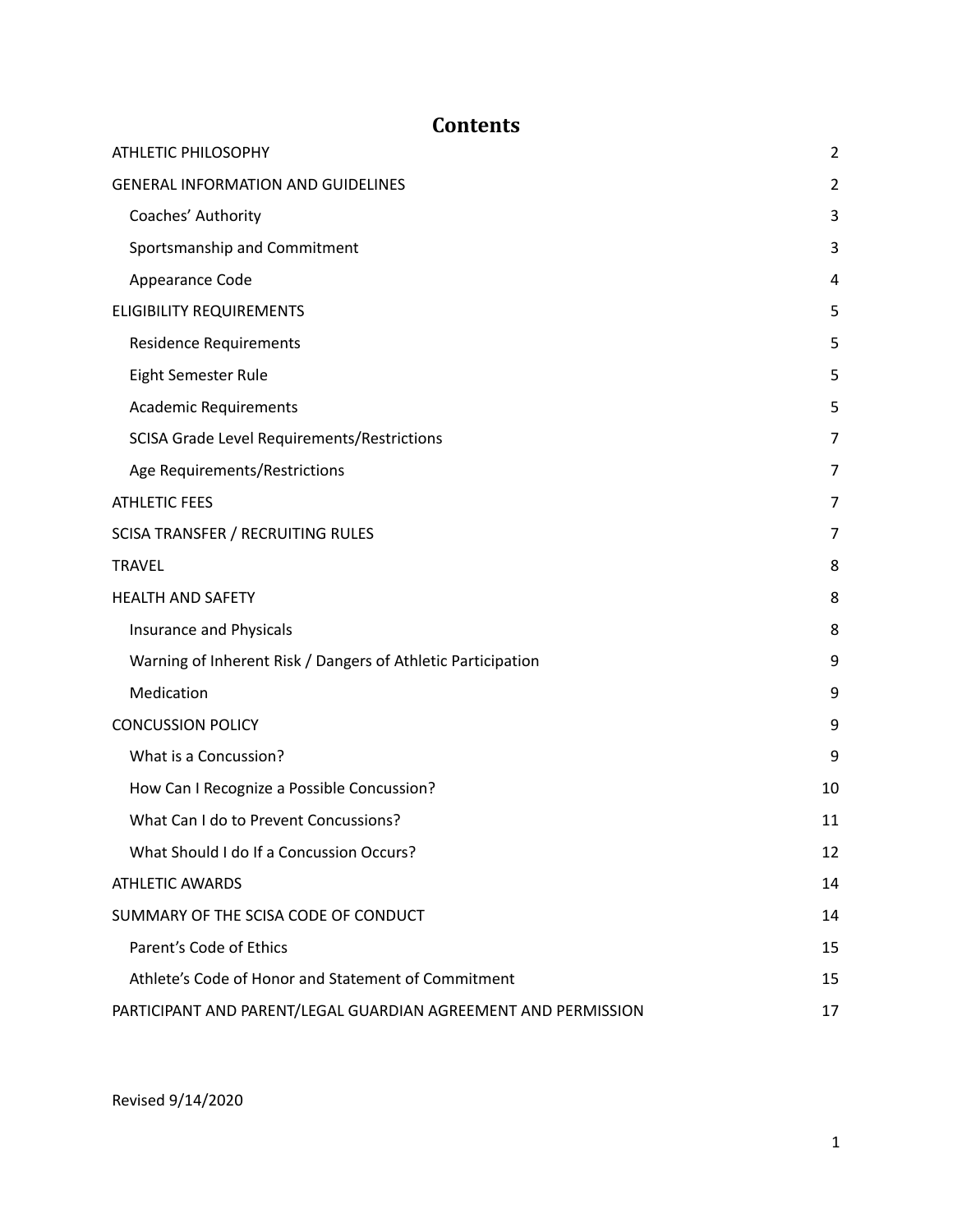#### <span id="page-2-0"></span>**ATHLETIC PHILOSOPHY**

The primary purpose of school is education. Participation in athletics is a privilege for those students who are eligible according to the rules and policies of South Aiken Baptist Christian School (hereinafter referred to as SABCS) and the South Carolina Independent School Athletic Association (SCISAA) and Aiken Augusta Middle School League (AAMSL), an affiliate of the South Carolina Independent Schools Association (SCISA). SABCS is committed to the values of a well-rounded athletic program.

We believe:

- that participation in sports activities is an integral part of a student's educational experience;
- students should incorporate physical development with spiritual growth;
- we should glorify God with the talents and abilities He has given to each of us individually;
- as team members we should build relationships in our community and with other schools;
- our students will learn the value of teamwork, test and determine the limits of their own physical abilities, learn self control, and learn to handle success and failure;
- that student athletes are viewed as role models, and we expect our athletes to adhere to the highest standards of ethical behavior and sportsmanship; and
- as representatives of SABCS and, more importantly, of our Lord and Savior Jesus Christ, the student athletes will strive to conduct themselves in a manner that pleases all those they represent.

### <span id="page-2-1"></span>**GENERAL INFORMATION AND GUIDELINES**

- 1. SABCS competes in athletics through SCISAA and AAMSL, and many of our athletic policies reflect SCISA requirements. Some SABCS standards are more stringent than SCISA requires.
- 2. All rules apply to student athletes and to team managers.
- 3. To participate in an athletic event, a student must attend four (4) periods of the school day, unless he/she has received prior permission from the Athletic Director/Head Coach.
- 4. Funds are raised through various fundraisers, entry fees to sporting events, and concessions. Parents of athletes are required to participate in these fund raising efforts.
- 5. No parents or spectators are allowed on team benches (except in case of injury).
- 6. No parents or spectators are allowed in locker rooms at pre-game, half-time, or post-game talks (except in case of injury).
- 7. There are no Wednesday practices for any sport except cheer, (unless approved by the School Board) but there may be occasions when athletic events are held on Wednesdays for special times (playoffs, tournaments, etc.).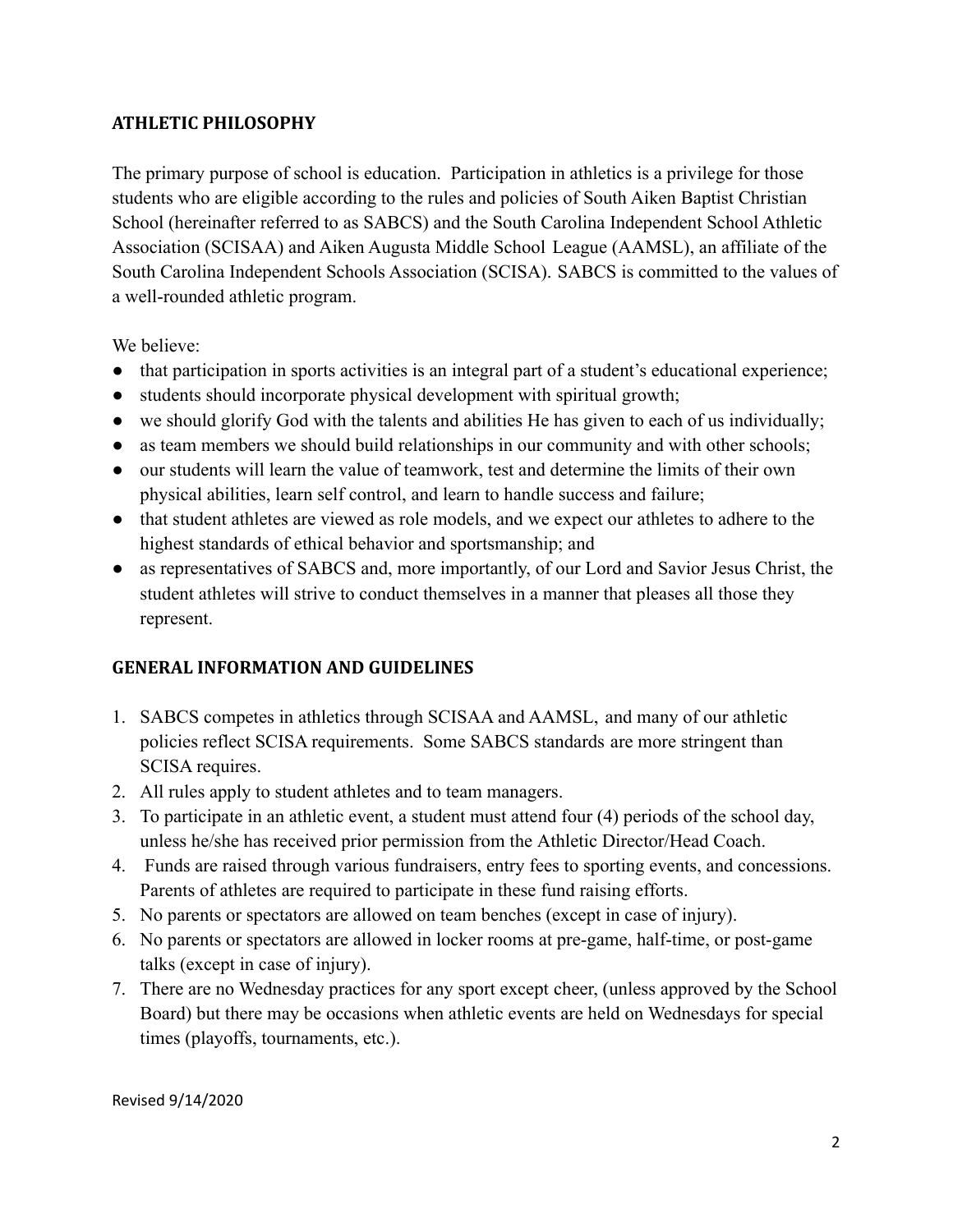#### <span id="page-3-0"></span>**Coaches' Authority**

- 1. Coaches have the responsibility to model Christ-like attitudes and behaviors for our student athletes while under pressure themselves.
- 2. Coaches should use teachable moments that a team or individual faces to impart Biblical principles.
- 3. The makeup of a team is at the discretion of the Athletic Director/Head Coach. **Athletes must sign up for a sport by the first practice date of the sport**, as designated by the Head Coach, to participate. Exceptions to this will be approved by the Athletic Director.
- 4. The maximum number of players, per team level, will be determined by the Athletic Director/Head Coach. Should a student not be able to participate, the Athletic Director will personally contact the student to explain why he/she may not be able to play.
- 5. Playing time earned is at the discretion of the Head Coach. Differences of opinion in coaching will be discussed by a coach and an individual in private, not during or immediately after a game or practice. Suggestions are welcomed but will be used only at the coach's discretion.
- 6. No team meetings or practices are to be held without the coach's knowledge.

# <span id="page-3-1"></span>**Sportsmanship and Commitment**

- 1. Before trying out for an SABCS athletic team, a student must count the cost and be prepared to make a commitment to the team for the entire season. Any student athlete who begins a sport and quits will be required to sit out the next season; any sport. The athlete may practice with the team but may not play in the game or dress out. There will be a required pre-season meeting between athletes, parents, and coaches at the beginning of each athletic season. At least one parent and the athlete must attend this meeting for the athlete to be eligible to play.
- 2. It is the responsibility of the individual athlete to ensure that he/she has all parts of his/her uniform before a game begins and that all parts of the uniform will be worn by the athlete during the entire athletic event. Failure to comply will result in the athlete sitting the bench during the athletic event.
- 3. Athletes are expected to attend all practices on time and remain at practice until the coach has released them unless previous arrangements have been made with the coach. Should a student have to miss practice, it is his/her responsibility to contact the coach.
- 4. If a student is going to miss a practice or game, the parent must contact the Head Coach/Athletic Director and advise them of such. Should no contact be made the athlete will be required to sit out the next game. In the event an athlete misses 2 practices, without a proper excuse, he/she will be required to sit out at the next athletic event. If more than 2 unexcused absences occur, it will be at the discretion of the Athletic Director as to whether the athlete may continue to participate in the sport.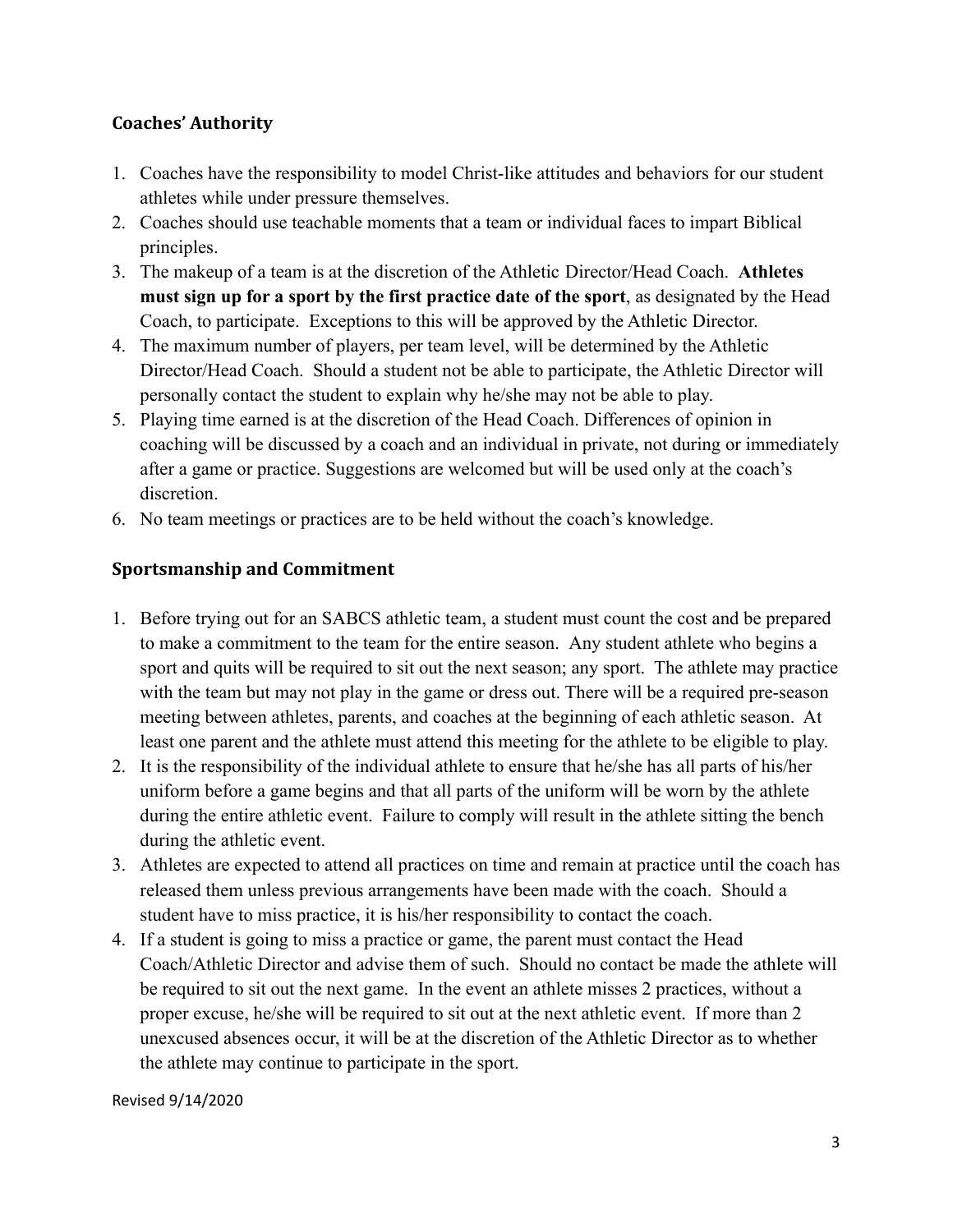- *5.* It is the discretion of the Athletic Director/Head Coach to determine if an absence from practice or a game will be an excused absence. Excused absences include personal illness, death in the family or matters of which the athlete has no control. Excessive unexcused absences may result in the athlete being released from the team.
- *6.* Any athlete that is injured may not return to practice or active play without a written release from the doctor.
- 7. A student may lose eligibility if he/she consistently defies authority or commits a serious breach of conduct. This loss may be for a specified period of time or may be permanent, depending on the circumstances, for the remainder of the school year. Parents will be informed of any such ineligibility by a phone call, email, in person, or in writing.
- 8. A student athlete must display good sportsmanship at all times in actions and words, must be respectful to all officials and focus on the game, must be courteous to visiting teams and spectators, respect the facilities of the host school, and, at the end of each game, shake hands with every member of the other team.
- 9. A student athlete must respect and be loyal to all coaches, teachers, staff, and chaperones as God has placed them in authority.
- 10. Athletes are to sit with their respective team mates before, during and after their respective athletic events, unless otherwise approved by the Athletic Director/Coach. Athletes must remain inside the athletic facility.
- 11. A student athlete must conduct him/herself in a God-honoring manner, win or lose.

#### <span id="page-4-0"></span>Appearance Code

Athletes are representatives of our school when they are attending a sporting event. **Dress code for home and away games (Unless specified by the Athletic Director) for Volleyball, Basketball and Cross Country, both male and female,is as follows: Male athletes are to wear a dress shirt, dress pants, tie, belt, socks and shoes. Female athletes are to wear dresses or dress outfits with blouses.** For soccer: wear soccer jersey and blue jeans (no shorts), for Softball: wear softball jersey and blue jeans (no shorts), for Golf: wear khakis and red school polo (no shorts). Cheerleaders must wear their cheer uniforms to all sporting events. **No T-shirts or shorts may be worn for both male and female athletes. No** hats may be worn, by any athlete, at any game, at any time.

Athletes will be required to adhere to all standards of the school dress code during practice times, as they relate to attire, hair length, facial hair and fad coloring. Female athletes are encouraged to wear compression shorts under their uniform or practice attire. If a student athlete is not in harmony with the dress code, they may be required to sit out from a game until such time they are in compliance.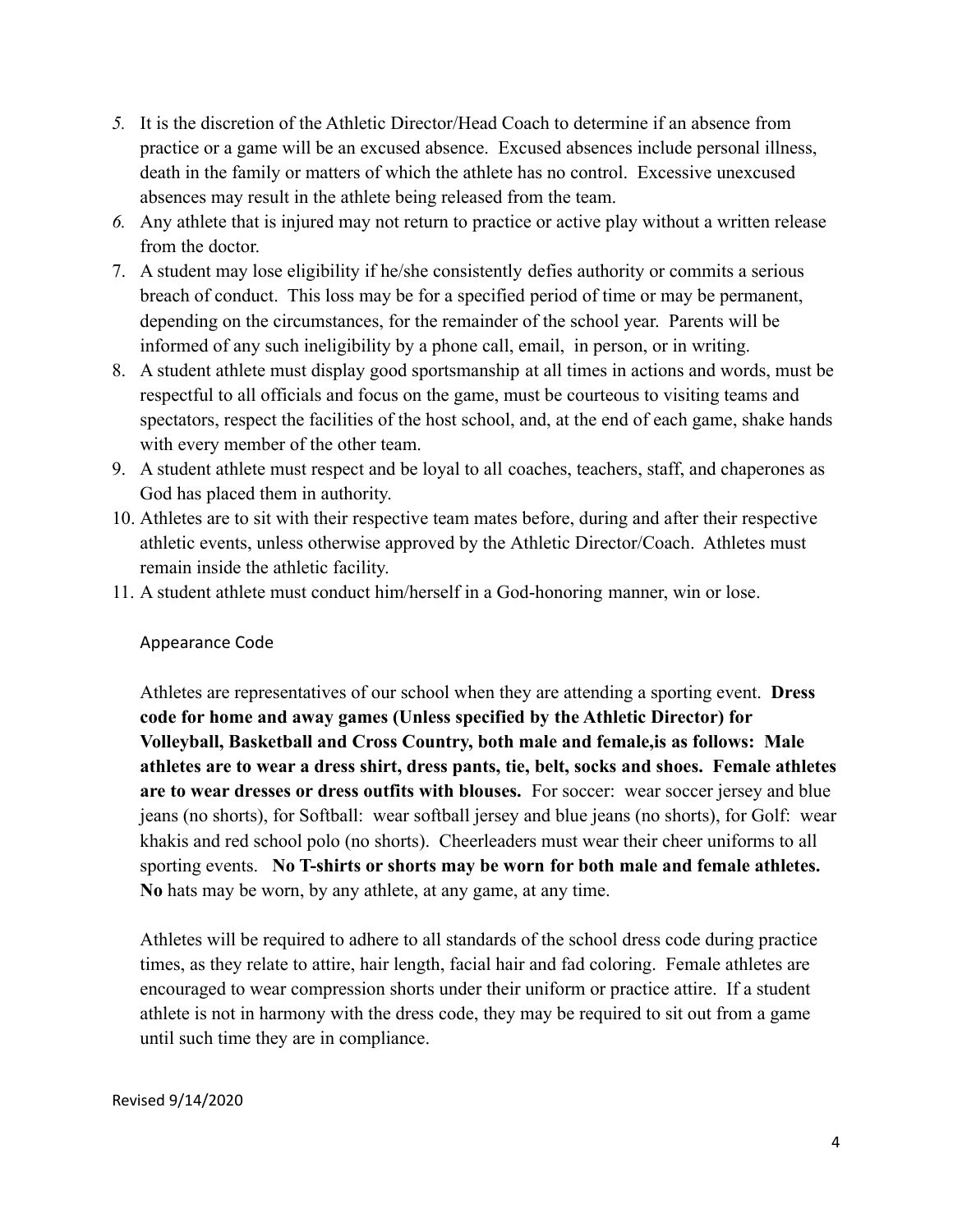Athletic uniforms are to be worn only with permission from the Head Coach. Uniforms must be returned in good condition at the end of each season. The athlete will be responsible for paying for any uniform damaged or not returned. Report cards and permanent records will be withheld until all uniforms are returned or the uniform has been paid for.

#### <span id="page-5-0"></span>**ELIGIBILITY REQUIREMENTS**

#### <span id="page-5-1"></span>**Residence Requirements**

A student must reside with his/her parent(s) or a legal guardian to be eligible for athletic participation.

#### <span id="page-5-2"></span>**Eight Semester Rule**

A student has Eight (8) Consecutive Semesters of varsity eligibility from the time he/she first enters the ninth (9th) grade.

#### <span id="page-5-3"></span>**Academic Requirements**

- 1. Academic achievement is a prerequisite to participation. A student must meet the following criteria:
	- a. Maintain a "C" average per class grade for core classes (Bible, Math, Science, Social Studies, and English).
	- b. Take and pass all core courses (as defined in #8 below) each report card period to be eligible.
- 2. A senior who has met or is meeting all requirements for graduation must pass four (4), one-credit courses each report card period.
- 3. A student must have earned 4 core units or any 5 units of credits in the previous school year to be declared eligible at the start of the new school year.
- 4. A student in grades **6-12** must have passed the previous school year to be eligible for participation in the first grading period.
- 5. A Maximum of Two Credits earned during the summer sessions may be accepted from an accredited school.
- 6. A student may use college credit courses for eligibility purposes provided the student has met or is meeting requirements for graduation. A maximum of One (1) Correspondence Course per school year may be used for eligibility purposes.
- 7. A One- Credit Course is a course taken for 36 weeks, one period each day for a minimum of 45 minutes or the equivalent. A course taken each day as above for 18 weeks would be a half credit which, when combined with another half-credit course, would be the equivalent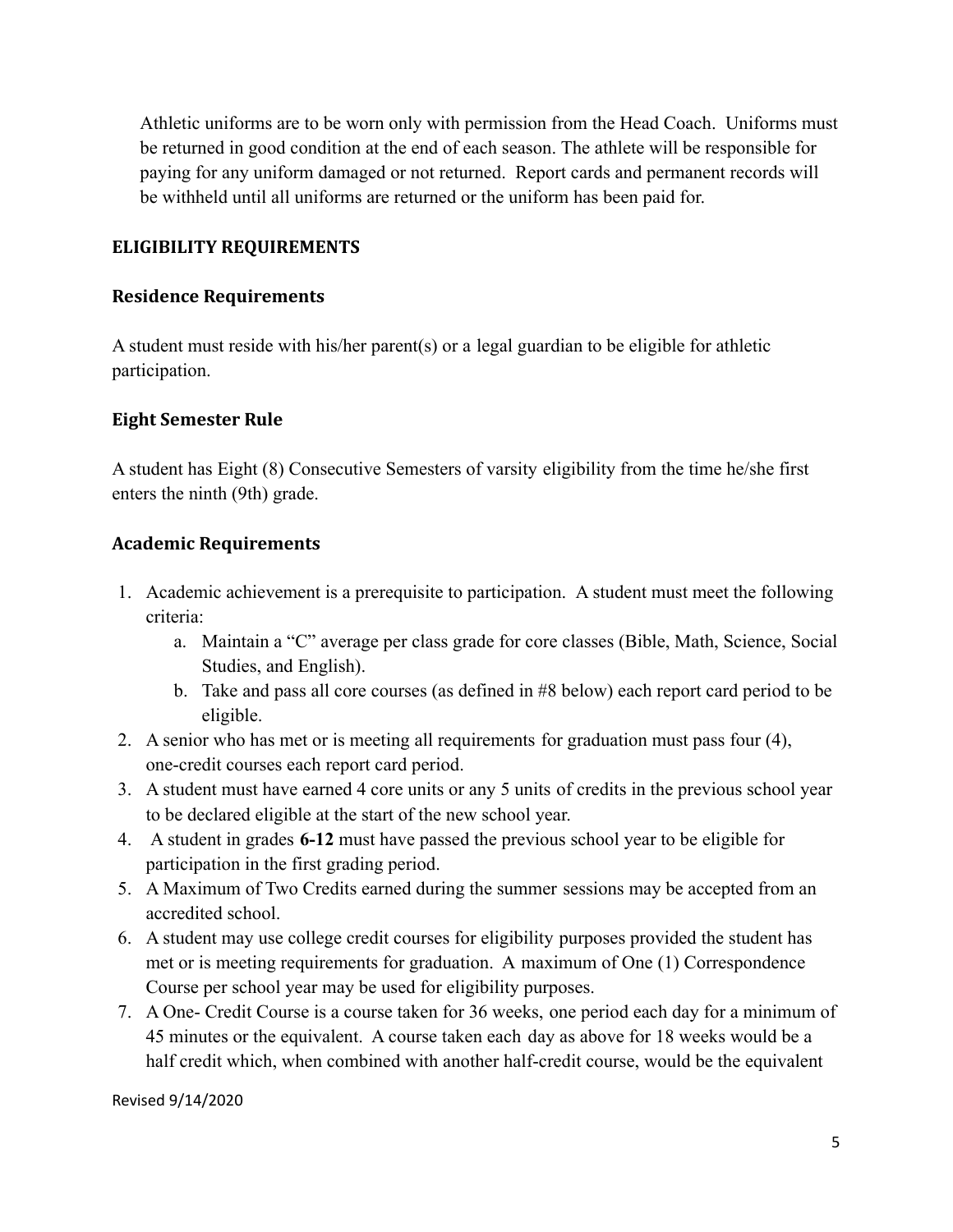of a one- credit course. A course taken for 36 weeks but only three, 45 minute periods each week would not be a one- credit course. Note: A One- Credit Course taken for 18 weeks shall meet for one period each day for a minimum of 90 minutes or the equivalent.

- 8. Core Courses are those courses in Bible, English, mathematics, science and social studies that are required by SCISA and recommended by the Commission on Higher Education and are common to SCISA schools.
- 9. A part-time student, taking a minimum of 4 classes, is eligible to participate in the sports/athletic program.
- 10. For a student to be eligible to play in any given sport, grades will be routinely checked to ensure that the student is doing well in his or her classes. A student athlete can be placed on probation from any sport for grade (s) that fall below a "C" average in that class. A student must take and pass all courses (as defined in #8 above). Under this policy, grades will be checked every 4 weeks on Monday. The Athletic Director will check grades in Renweb. Any core class grades below a 70% will then be checked by the teacher for accuracy. Once the teacher confirms the below "C" average grade, that student will be placed on athletic probation. The student and parent will be notified with a written notice that must be signed and handed back to the Athletic Director. The Athletic Director will inform the coach. If a student does lose eligibility during this routine check, that student is ineligible to play, practice, travel with the team, or suit up with the team at games or events the following week. The grades of that student will be monitored each week until that student is eligible to play again. Once eligible, he or she can participate fully in his or her sport.
- 11. Any student that has a grade between 70% and 75% will be given an athletic warning that they may be at risk of being put on athletic probation. During this warning period, they are still eligible to practice, play and travel with the team.
- 12. If a student has a failing grade at the end of a quartered period, they will be ineligible to play, practice or travel with the team until the next quarter (9 weeks). The Athletic Director and Administration have the authority to remove any student that does not follow these requirements, from any sport played, until academic requirements are met accordingly.

#### <span id="page-6-0"></span>**SCISA Grade Level Requirements/Restrictions**

- A. Varsity Teams: Eligible students in grades 8-12 may participate on varsity teams in baseball, basketball, soccer, football, and softball. Eligible students in grades 6-12 may participate on varsity teams in tennis, golf, swimming, cross country, track, cheer, and volleyball. Note: To address player safety, coaches and parents must carefully evaluate the skill level and physical competitiveness of students below the 9th grade before permitting participation on any varsity team.
- B. Middle School Teams: (AAMSL) Eligible students in grades 5 8 may participate on middle school teams in all sports.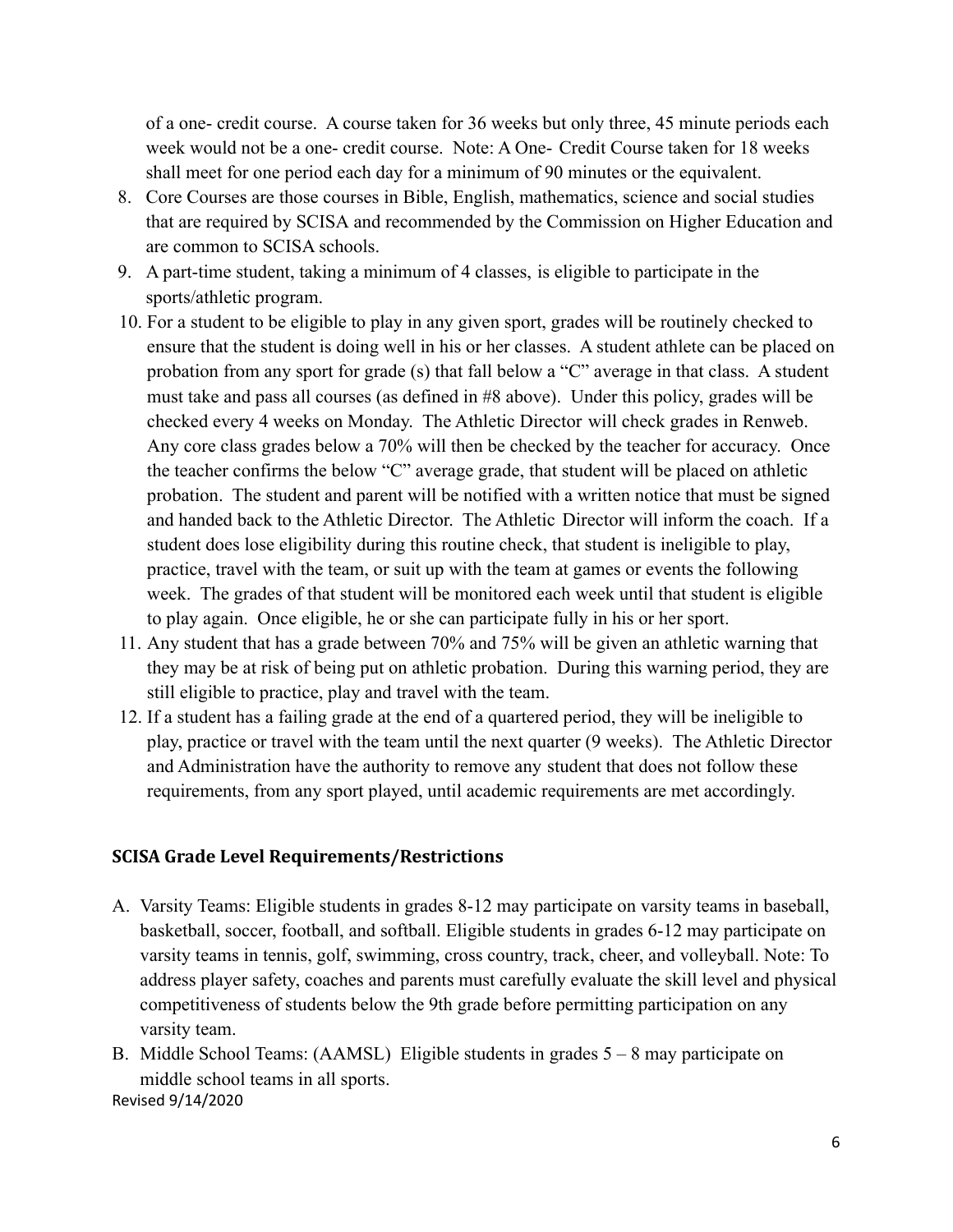C. JV Teams: Eligible students in grades 5 – 10 may participate in Track, Cross Country, Swimming, Volleyball, Golf and Tennis. Eligible students in grades 6 – 10 may participate in Basketball, Baseball, Softball, Soccer, Lacrosse and Wrestling.

#### <span id="page-7-0"></span>**Age Requirements/Restrictions**

- A. A student is INELIGIBLE to participate in athletics if his/her 19th birthday is before July 1 of that graduating year. Note: There are no exceptions to the age standards.
- B. Junior Varsity: In order to participate in junior varsity athletics, a student must not have reached his/her sixteenth (16th) birthday before July 1 of that graduating year.

#### <span id="page-7-1"></span>**ATHLETIC FEES**

The yearly Athletic Fee (\$200) must be paid before an athlete may participate in any sport and before practice officially starts for the sport in which the student is participating. There will be a \$50.00 fee for each additional sport played. Yearly athletic fees do not cover costs incurred for summer camps. Such summer camps are open to all current or potential athletes of qualifying age. The school reserves the right to charge for the use of the Gymnasium during summer months when school is not in session and summer camps are held. Attendance at Summer Camps, Strengthening and Conditioning, or Open Gym is not mandatory.

#### <span id="page-7-2"></span>**SCISA TRANSFER / RECRUITING RULES**

- A. A student who transfers after having: a) attended one class at another school or b) filed the Agreement for Participation at another school during the defined sports season or practices with the other school's team on or after the first official practice date must wait sixty (60) days to become eligible to play for SABCS. This may be waived for a bono-fide change in residence.
- B. A transfer must have attended classes for thirty (30) days prior to the start of the play-offs to be eligible to participate in the play-offs.
- C. An academically eligible transfer student (school year transfer as defined above) must have been eligible to represent his/her former school under any school, student, or athletic policy that was in place when the student transferred, or the student must wait for ninety (90) calendar days to become eligible.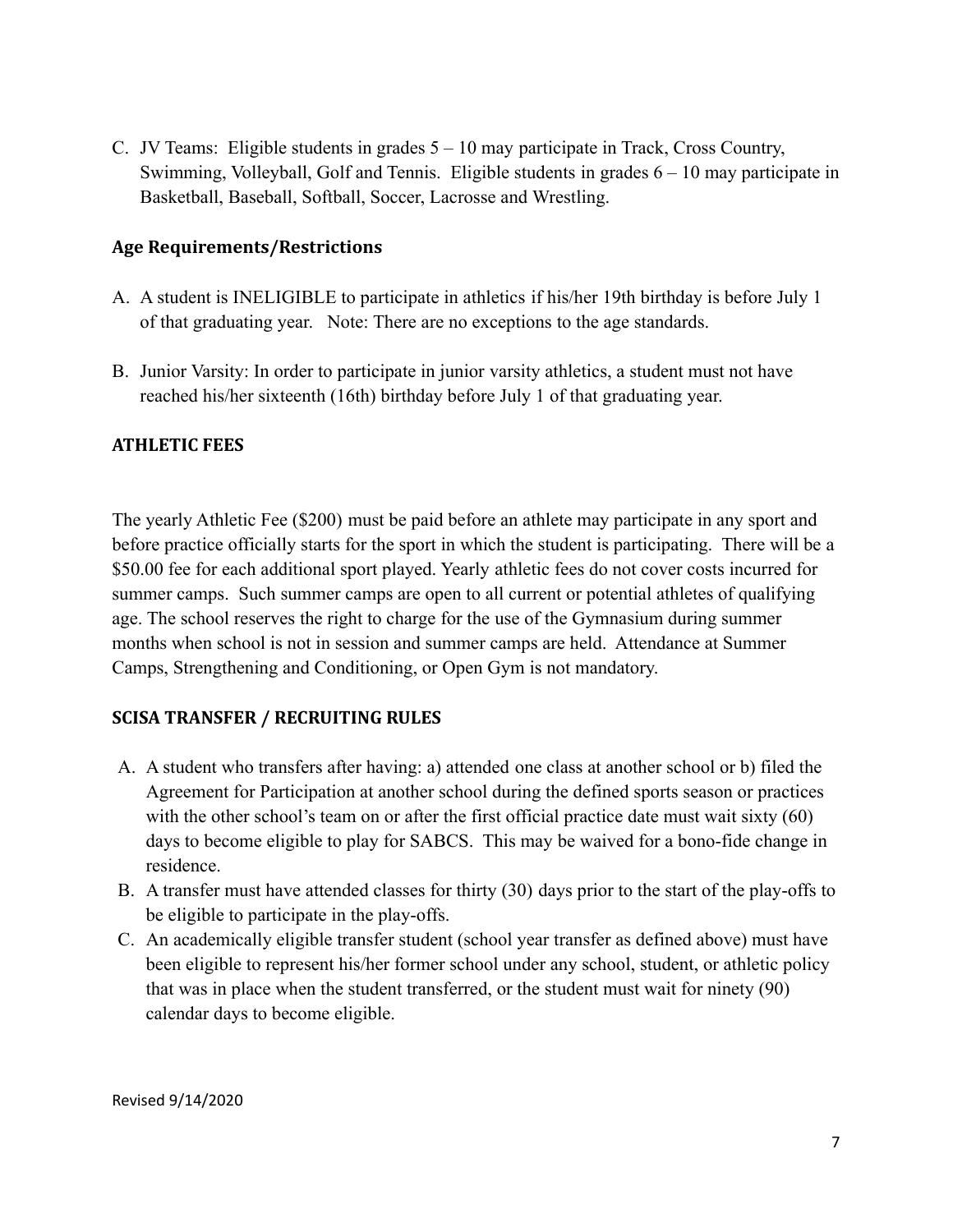- D. A student who transfers before the start of the school year (has not attended one class and has not practiced with another school's team on or after the first official practice date) and has met all eligibility standards is eligible for athletic participation.
- E. A student must not have transferred as a result of recruiting or undue influence.

### <span id="page-8-0"></span>**TRAVEL**

We are committed to transporting our athletes to and from sporting events safely and easily. When we travel to an "away" game, all athletes are required to ride school-sanctioned transportation to and from the game. Any exceptions must be approved by the Athletic Director prior to the event, **NO EXCEPTIONS**. Student athletes may drive to away games with written permission. All athletes will conform to the dress code established for our traveling teams when attending any away games or competitions. Only athletes, coaches, and designated chaperones may ride with school-sanctioned transportation. Only siblings of an athlete whose parent is providing school-sanctioned transportation may ride in the vehicle with the team. A written note is required for any student not riding with his/her parent before OR after a game or event.

### <span id="page-8-1"></span>**HEALTH AND SAFETY**

#### <span id="page-8-2"></span>**Insurance and Physicals**

- 1. *Adequate health insurance coverage for an athlete is the responsibility of the parent or guardian.*
- 2. A licensed physician must perform a physical exam and complete and sign the Medical Examination Form. This form is good for one year (twelve months from the date it is signed) and covers all sports offered at SABCS. This form will be filed in the student's permanent file, and a copy will be filed in the Athletic Director's office. Coaches will carry copies of these forms to all games.
- 3. Four additional forms must be signed for the student athlete to participate:
	- The Agreement for Participation;
	- Pre-Participation History & Health Assessment (completed by the parents); and
	- Warning of Inherent Risk: Minor Waiver/Release.
	- Student Handbook

#### <span id="page-8-3"></span>**Warning of Inherent Risk / Dangers of Athletic Participation**

Participation in athletics includes the risk of injury which may range in severity from minor to disabling to even death. Although serious injuries are not common in supervised programs, it is impossible to eliminate the risk. Participants can and do have a responsibility to help reduce the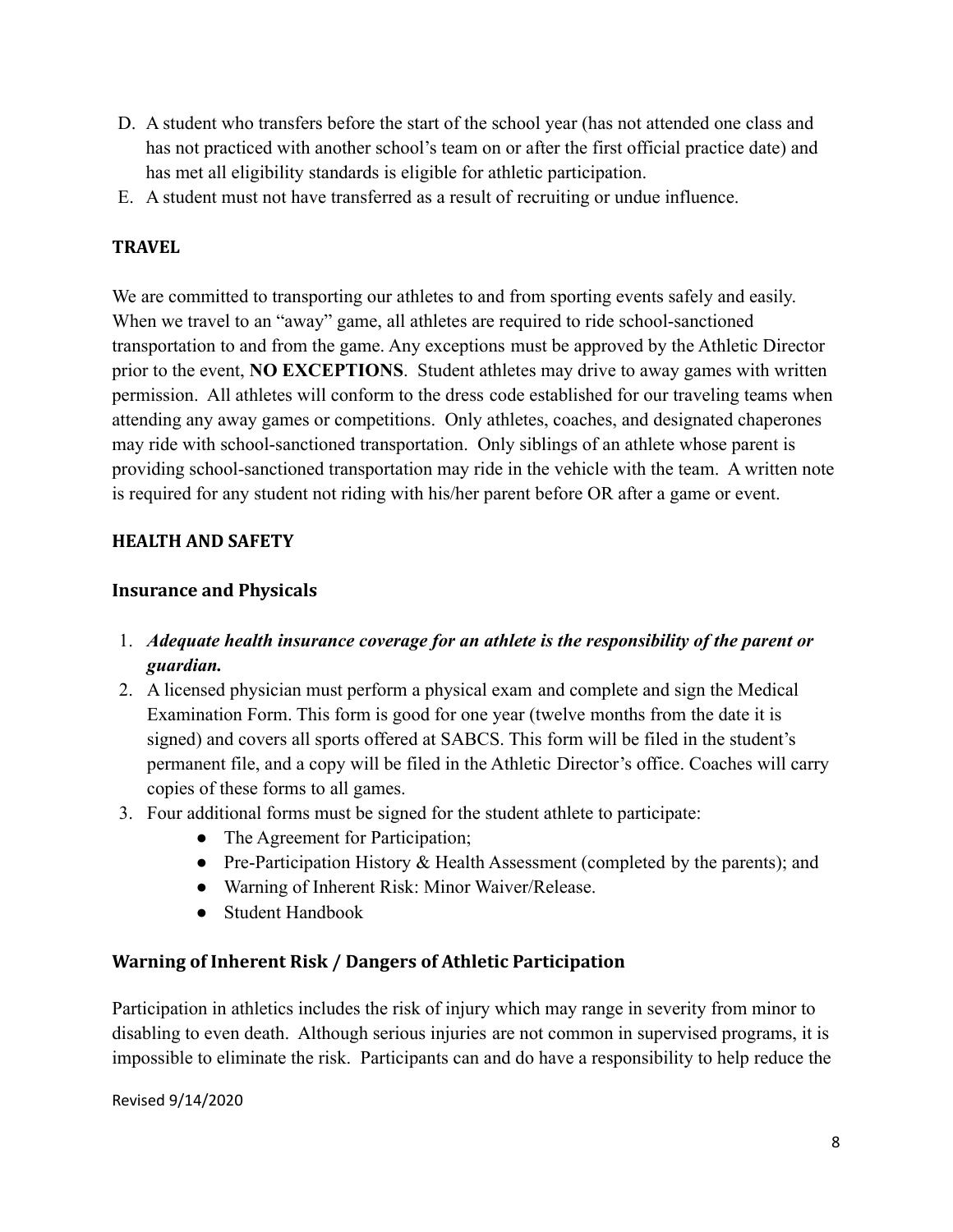chance of injury. Participants must obey all safety rules, report all physical problems, follow guidelines for safe play, and inspect their own equipment and report any problems. Parents and the student athletes accept risks by signing the Warning of Inherent Risk: Minor Waiver/Release forms.

#### <span id="page-9-0"></span>**Medication**

All student athletes who have health conditions that require medication (e.g., asthma, diabetes, allergies) must have medication with them at all practices and games in order to participate. If a student does not have their EpiPen, he/she should notify the Athletic Director to make sure one is available.

#### <span id="page-9-1"></span>**CONCUSSION POLICY**

# The South Carolina Independent School Association Concussion Policy *Injury Prevention and Control*

*What is a concussion? How do I recognize a possible concussion? Know your concussion ABC's! What can I do to prevent a concussion in sports? What should I do if a concussion occurs? Return to practice/return to play procedures.*

#### <span id="page-9-2"></span>**What is a Concussion?**

A concussion is a type of traumatic brain injury, or TBI, caused by a bump, blow, or jolt to the head that can change the way your brain normally works. Concussions can also occur from a blow to the body that causes the head to move rapidly back and forth. Even a "ding," "getting your bell rung," or what seems to be a mild bump or blow to the head can be serious.

Concussions can occur in *any* sport or recreation activity. So, all coaches, parents, and athletes need to learn concussion signs and symptoms and what to do if a concussion occurs.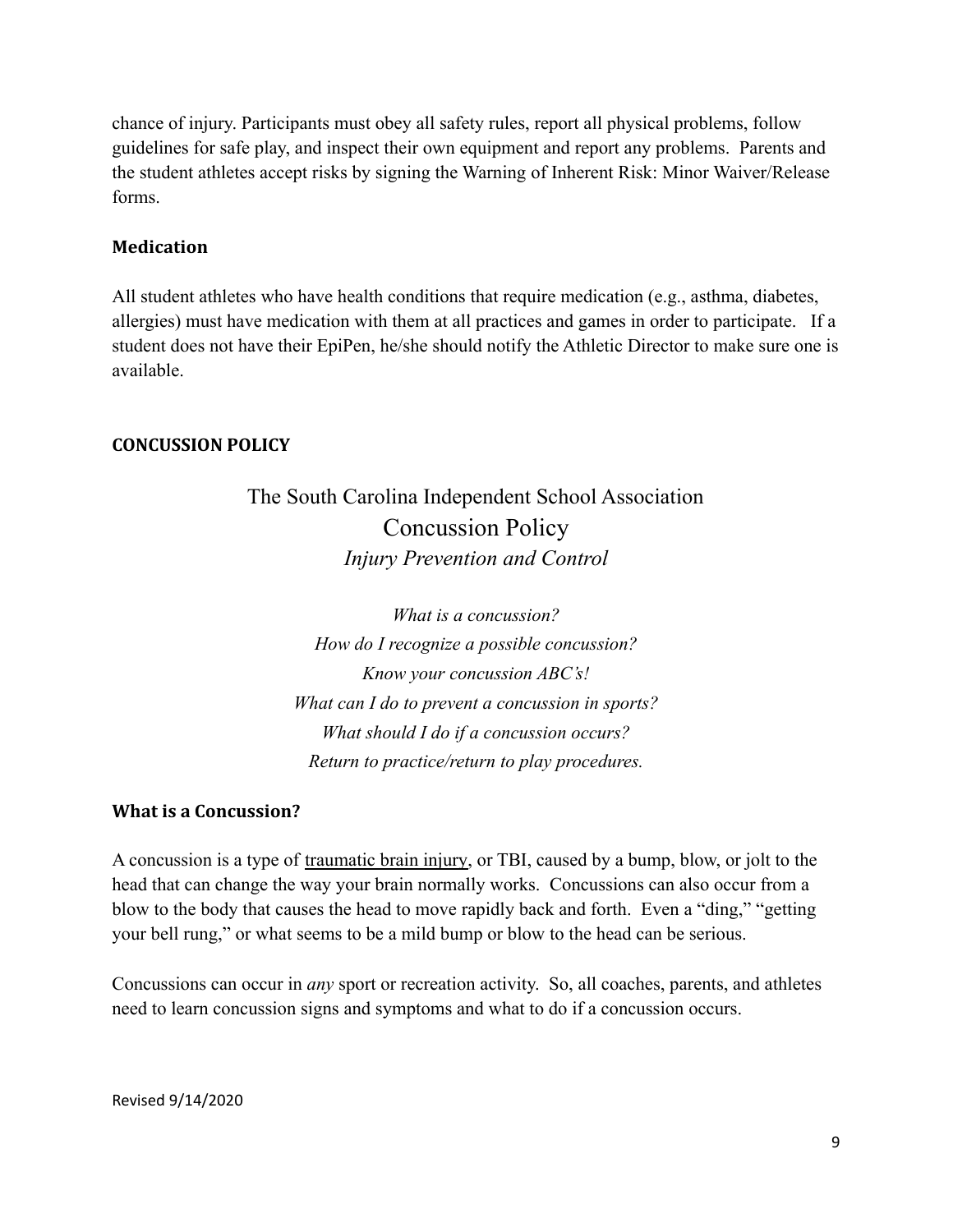#### <span id="page-10-0"></span>**How Can I Recognize a Possible Concussion?**

To help recognize a concussion, you should watch for the following two things among your athletes:

∙ a forceful bump, blow, or jolt to the head or body that results in rapid movement of the head

#### AND

∙ any change in the athlete's behavior, thinking, or physical functioning.

An athlete who experiences *any* of the signs and symptoms listed below after a bump, blow, or jolt to the head or body should be kept out of play the day of the injury and until a healthcare professional, experienced in evaluating for concussion, says (in writing) that he/she is is symptom-free and that it's OK to return to play.

# **Signs Observed by Coaching Staff**

| • Appears dazed or stunned                       | • Headache or "pressure" in head             |
|--------------------------------------------------|----------------------------------------------|
| • Is confused about assignment or position       | • Nausea or vomiting                         |
| • Forgets an instruction                         | • Balance problems or dizziness              |
| •Is unsure of game, score, or opponent           | • Double or blurry vision                    |
| • Moves clumsily                                 | • Sensitivity to light                       |
| • Answers questions slowly                       | • Sensitivity to noise                       |
| • Loses consciousness (even briefly)             | • Feeling sluggish, hazy, foggy, or groggy   |
| • Shows mood, behavior, or personality changes   | • Concentration or memory problems           |
| •Can't recall events <i>prior</i> to hit or fall | • Confusion                                  |
| • Can't recall events <i>after</i> hit or fall   | • Does not "feel right" or is "feeling down" |

Remember, you can't see a concussion and some athletes may not experience and/or report symptoms until hours or days after the injury. Most people with a concussion will recover quickly and fully. But for some people, signs and symptoms of concussion can last for days, weeks, or longer.

#### **Know Your Concussion ABCs**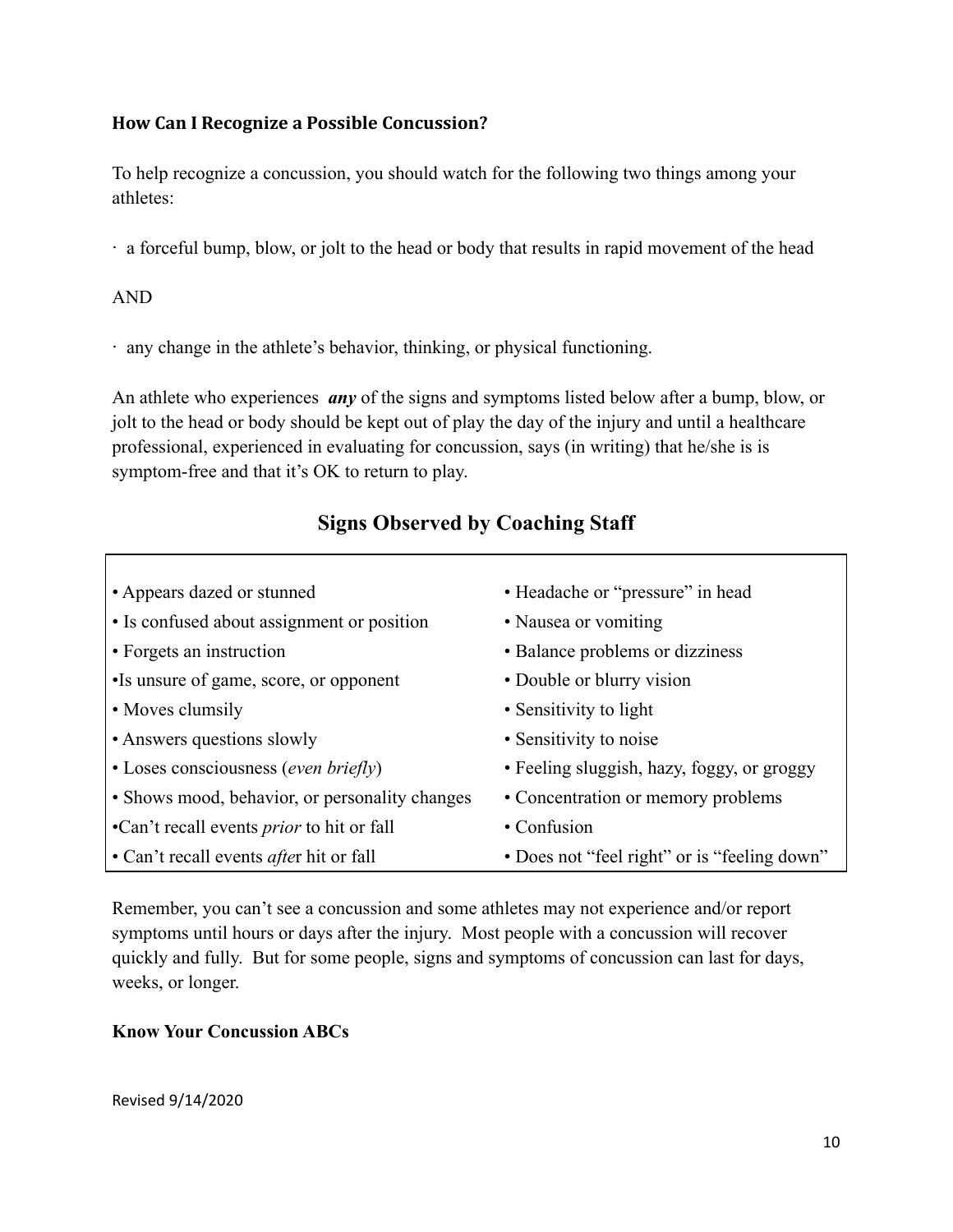A ---- Assess the situation B ---- Be alert for signs and symptoms C ---- Contact a health care profession

#### <span id="page-11-0"></span>**What Can I do to Prevent Concussions?**

As a coach or parent, you play a key role in preventing concussions and responding properly when they occur. Here are some steps you can take to help prevent concussions and ensure the best outcome for your athletes, the team, league, or school.

**Educate athletes and other parents or coaches about concussion**. Before the first practice, talk to athletes, their parents, and other coaches and school officials about the dangers of concussion and potential long-term consequences of concussion. Explain your concerns about concussion and your expectations of safe play. Pass out the concussion fact sheets for athletes and for parents at the beginning of the season and again if a concussion occurs. Remind every athlete to tell coaching staff right away if he/she suspects he/she has a concussion or that a teammate has a concussion.

**Monitor the health of your athletes**. Make sure to ask if an athlete has ever had a concussion and insist that your athletes are medically evaluated and are in good condition to participate. Some schools and leagues conduct preseason baseline testing (also known as neurocognitive tests) to assess brain function – learning and memory skills, ability to pay attention or concentrate, and how quickly someone can think and solve problems. These tests can be used again during the season if an athlete has a concussion to help identify the effects of the injury. Prior to the first practice, determine whether your school or league would consider conducting baseline testing.

# **During the Season:**

#### **Practices and Games** – *Insist that safety comes first!!!*

- ∙ Teach and practice safe playing techniques.
- ∙ Encourage athletes to follow the rules of play and to practice good sportsmanship at all times.

∙ Make sure athletes wear the right protective equipment for their activity (such as helmets, padding, shin guards, and eye and mouth guards). Protective equipment should fit properly, be well maintained, and be worn consistently and correctly.

**Teach athletes it's not smart to play with a concussion**. Rest is the key after a concussion. Sometimes athletes, parents, and other school or league officials wrongly believe that it shows strength and courage to play injured. *Discourage others from pressuring injured athletes to play*. Don't let your athlete convince you that they're "just fine." Revised 9/14/2020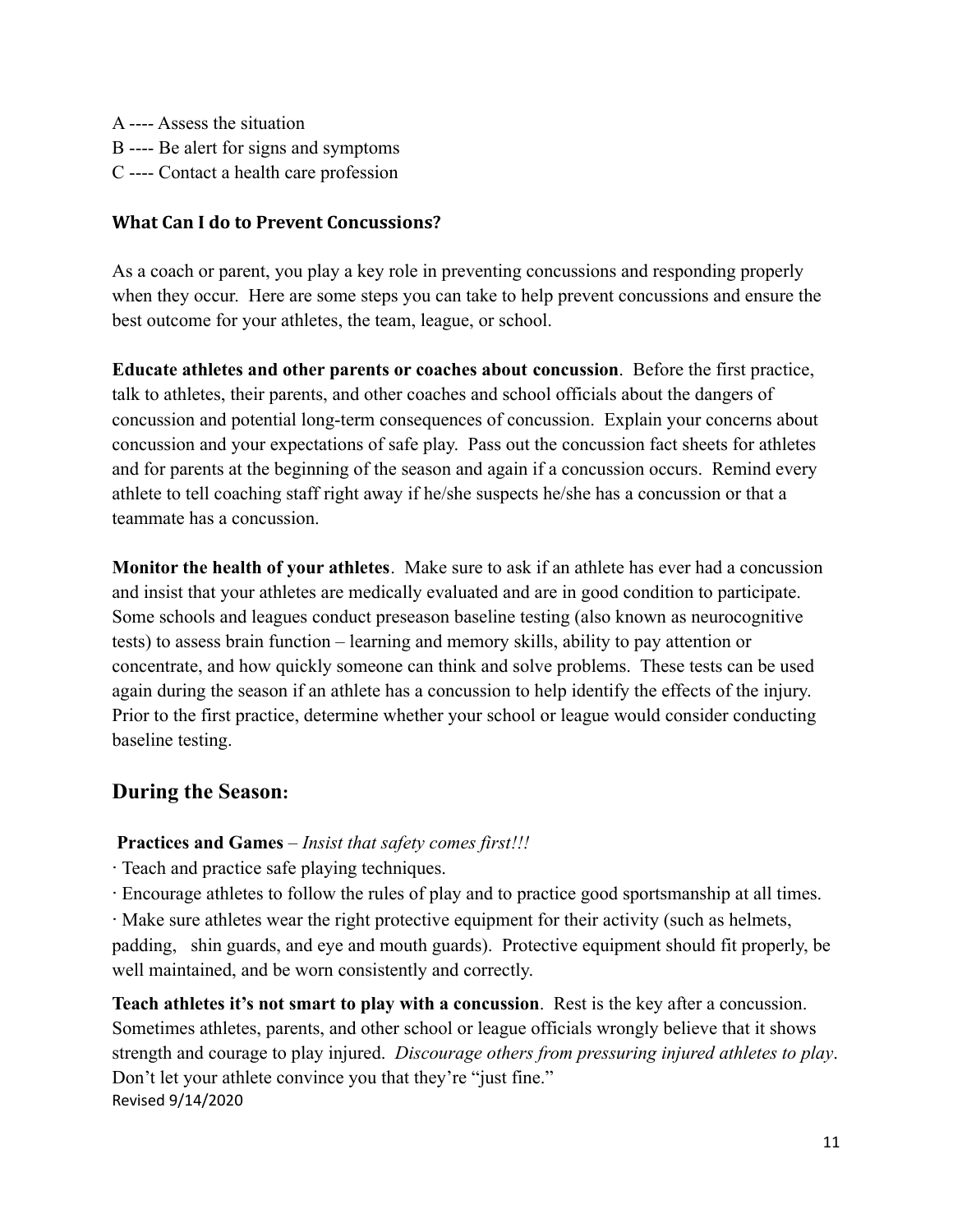**Prevent long-term problems**. If an athlete has a concussion, his/her brain needs time to heal. Don't let the athlete return to play the day of the injury and until a health care professional, experienced in evaluating for concussion, says he/she is symptom-free and it's OK to return to play. A repeat concussion that occurs before the brain recovers from the first—usually within a short time period (hours, days, weeks)—can slow recovery or increase the chances for long-term problems.

**Work closely with league or school officials**. Be sure that appropriate individuals are available for injury assessment and referrals for further medical care. Enlist health care professionals (including school nurses) to monitor any changes in the athlete's behavior that could indicate that he/she has a concussion. Ask athletes or parents to report concussions that occurred during any sport or recreation activity. This will help in monitoring injured athletes who participate in multiple sports throughout the year.

#### **Postseason**

**Keep track of concussion**. Coaches should work with other school or league officials to review injuries that occurred during the season. Discuss with others any needs for better concussion prevention or response preparations.

**Review your concussion policy and action plan**. Discuss any need for improvement in your concussion policy or action plan with appropriate health care professionals and school and league officials.

#### <span id="page-12-0"></span>**What Should I do If a Concussion Occurs?**

If you suspect that an athlete has a concussion, implement your 4-step action plan:

#### **1**. **Remove the athlete from play.**

Look for signs and symptoms of a concussion if your athlete has experienced a bump or blow to the head or body.

**\*\*\*\*** *When in doubt, keep the athlete out of play***.**

**2. Ensure that the athlete is evaluated by a health care professional experienced in evaluating for concussion.**

Do not try to judge the severity of the injury yourself. Health care professionals have a number of methods that they can use to assess the severity of concussions. As a coach,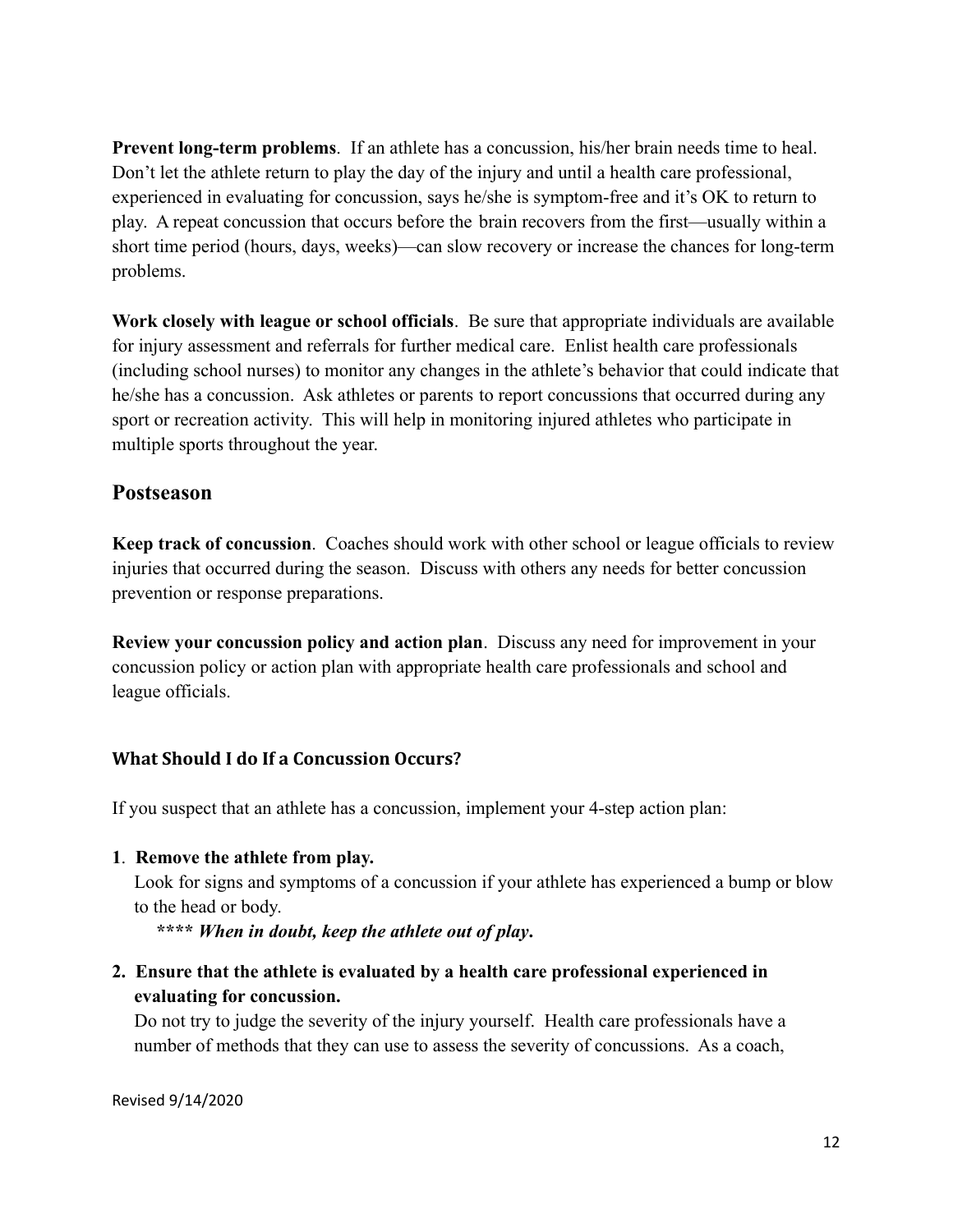recording the following information can help with health care professionals in assessing the athlete after the injury:

- ∙ Cause of the injury and force of the hit or blow to the head or body;
- ∙ Any loss of consciousness (passed out/knocked out) and if so, or how long;
- ∙ Any memory loss immediately following the injury;
- ∙ Any seizures immediately following the injury; and
- ∙ Number of previous concussions (if *any*).
- **3. Inform the athlete's parents or guardians about the possible concussion and give them the fact sheet on concussion.**

Make sure they know that the athlete should be seen by a health care professional experienced in evaluating for concussion.

**4. Keep the athlete out of play the day of the injury and until a healthcare professional, experienced in evaluating for concussion, says he/she is symptom-free and it's OK to return to play.**

A repeat concussion that occurs before the brain recovers from the first – usually within a short period of time (hours, days, or weeks) - can slow recovery or increase the likelihood of having long-term problems. In rare cases, repeat concussions can result in edema (brain swelling), permanent brain damage, and even death.

| <b>Stage</b>                  | <b>Functional Exercise</b>                                                                                                    | <b>Objective</b>                                                        |
|-------------------------------|-------------------------------------------------------------------------------------------------------------------------------|-------------------------------------------------------------------------|
| 1. No activity                | Complete physical and cognitive rest                                                                                          | Recovery                                                                |
| 2. Light aerobic<br>exercise  | Walking, swimming or stationary cycling<br>keeping intensity <70% maximum<br>predicted heart rate. No resistance<br>training. | Increase heart rate                                                     |
| 3. Sport-specific<br>exercise | Running drills. No head impact activities                                                                                     | Add Movement                                                            |
| 4. Non-contact                | Progression to more complex training                                                                                          | Exercise, coordination,                                                 |
| training drills               | drills, e.g. passing drills in football. May<br>start progressive resistance training.                                        | and cognitive load                                                      |
| 5. Full contact practice      | Following written medical clearance,<br>participate in normal training activities                                             | Restore confidence and<br>assess functional skills by<br>coaching staff |

#### **6. Normal game play**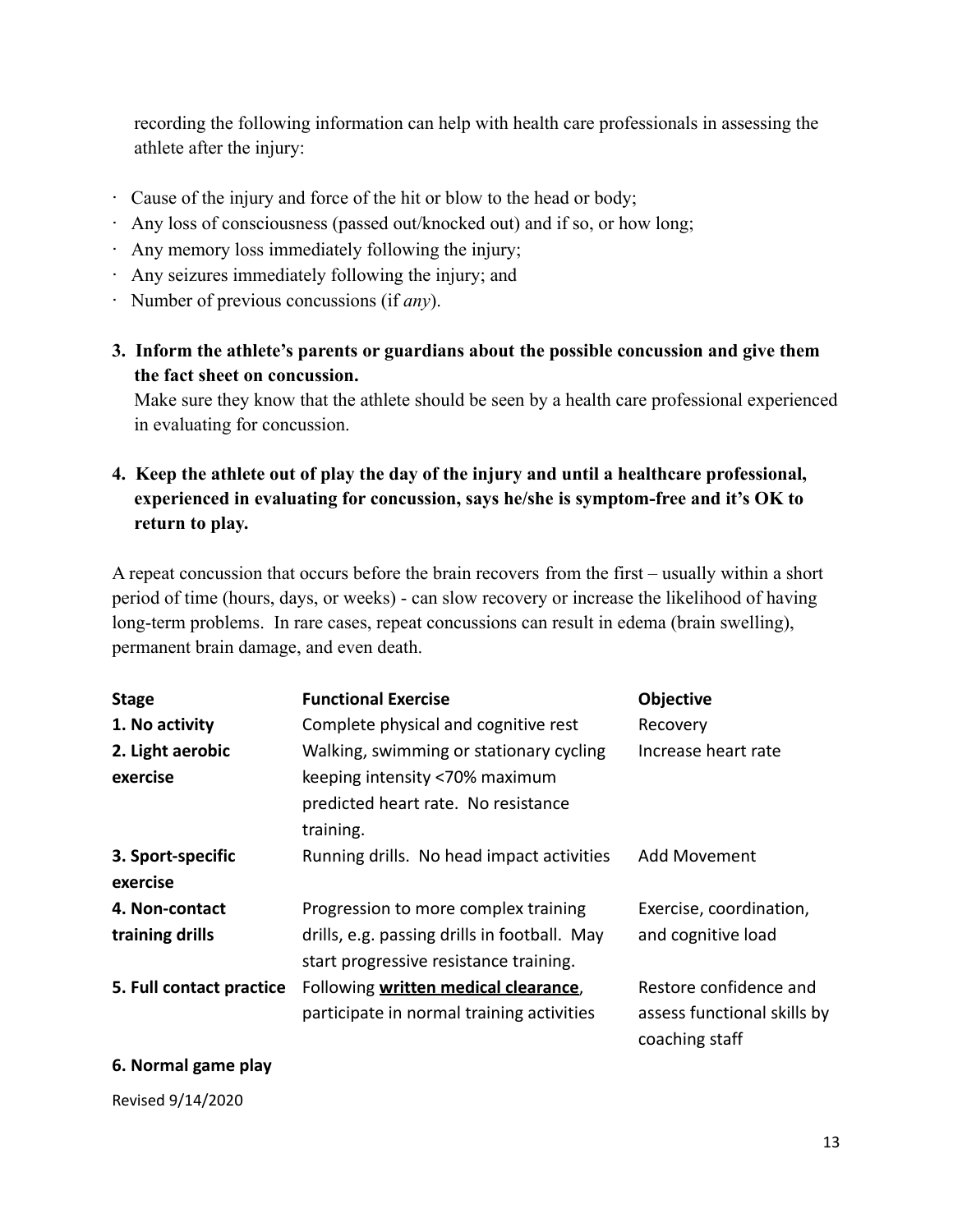#### **ATHLETIC AWARDS**

In order to be eligible to receive any athletic award, a student athlete must meet the following guidelines:

- 1. Must have no more than two (2) unexcused absences from practice (The Athletic Director or Head Coach requires a written note from a parent or doctor to excuse an absence);
- 2. Remain academically eligible for the entire season; and
- 3. Attend all games unless special circumstances are approved by the Athletic Director and/or Head Coach.

In order to earn a varsity letter, a student athlete must not only meet the above-mentioned criteria but must also be a student in grades 6-12 **and** play on a varsity team.

# <span id="page-14-0"></span>**CODE OF CONDUCT**

All fans, spectators, coaches, and student-athletes are encouraged to enthusiastically support his/her school and team. We all must realize that the athletic arena is an extension of the classroom. Valuable lessons other than winning and losing are taught. The safety and well-being of students, coaches, and officials is of utmost importance to us all. Athletic events shall be conducted in accordance with the policies, rules, and regulations of SCISA. Participants, coaches, and spectators shall at all times conduct themselves in a reasonable and sportsmanlike manner. A participant, coach, or fan will be in violation of the Code of Conduct upon any one or more of the following actions:

- By making any degrading remark about any official, coach, or athlete during or after a game, either on or off the field/floor of play.
- By arguing with an official or going through motions indicating dislike or disdain for a decision.
- By using any foul, abusive, or profane language at any time.
- By entering the playing area or field to protest, question, or object to a call or play.
- By hitting, shoving or striking any official, coach, athlete or fan at any time (or attempting to do so).
- By being ejected/removed from any contest.
- By detaining an official following the contest to request a ruling or explanation. By following/chasing after the official after a game to express your displeasure or opinion with a call or result of a play or game.
- By the use or display of alcohol, tobacco or an unauthorized drug.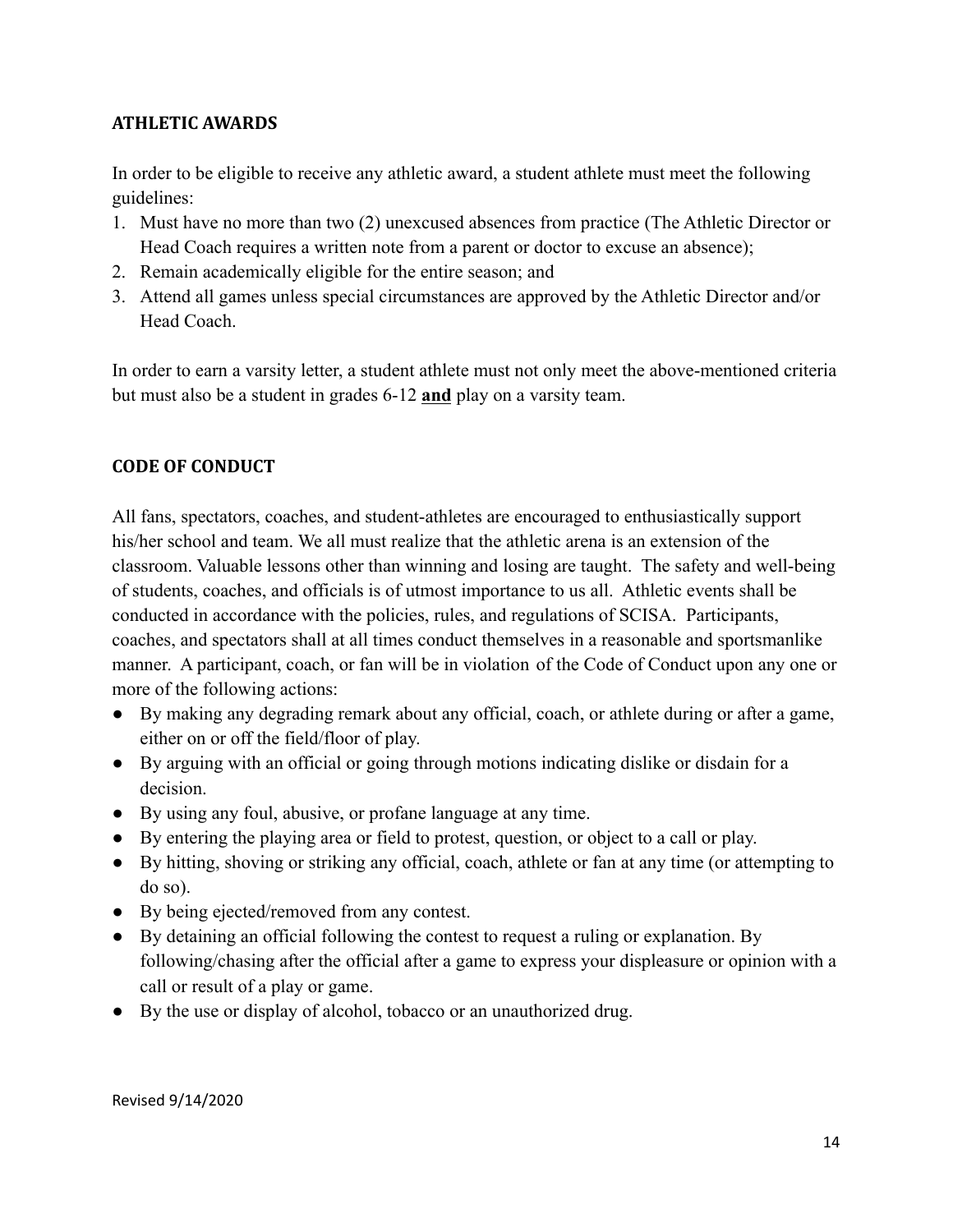Violations of the Code of Conduct could result in a school, player, or fan being fined, suspended, or placed on probation. The school shall be notified of the action taken by SCISA and will be responsible for the enforcement of the action.

# <span id="page-15-0"></span>**Parent's Code of Ethics**

- 1. I will encourage good sportsmanship by demonstrating positive support for all players, coaches, and officials at every SABCS sporting event.
- 2. I will remember that the game is for the students, not the adults. I will place the spiritual, emotional, and physical well-being of my child and the other student athletes ahead of a personal desire to win.
- 3. I will insist that my child play in a Christ-like manner and treat other players, coaches, fans, and officials with respect.
- 4. I will require an environment for my child that is free of drugs, tobacco, and alcohol, and I will refrain from using these products at all SABCS sporting events.
- <span id="page-15-1"></span>5. I will help my child enjoy the SABCS athletic experience by doing whatever I can such as providing transportation, participating in Booster Club activities, and being a Christ-like fan.

# **Athlete's Code of Honor and Statement of Commitment**

- 1. I will remember that I am first and foremost a Christian and that it is an honor and privilege to represent my school.
- 2. Remember that any talents I have are from God. If I have developed these talents, I will rely upon His strength to use them and will be sure to give God the glory.
- 3. I will demonstrate high ideals, maintain good habits of courtesy, and demand the same from my fellow teammates.
- 4. I will encourage my teammates to excel to their potential and ability level and speak highly of them to others.
- 5. I will pray for my coaches, my team members, and each of my opponents.
- 6. I will be courteous to visiting teams, coaches, officials, and fans.
- 7. I will refrain from any inappropriate language and understand that if I violate this I may forfeit my participation in the current game or next game.
- 8. I will follow my Christian principles in my behavior and my attitude. I will put my team first and ensure that any comments I make are positive and encouraging.
- 9. I will maintain self-control at all times.
- 10. I will do my best to attend every practice and game unless otherwise approved by my coach. I will inform my coach if illness or emergency keeps me from attending practice or a game.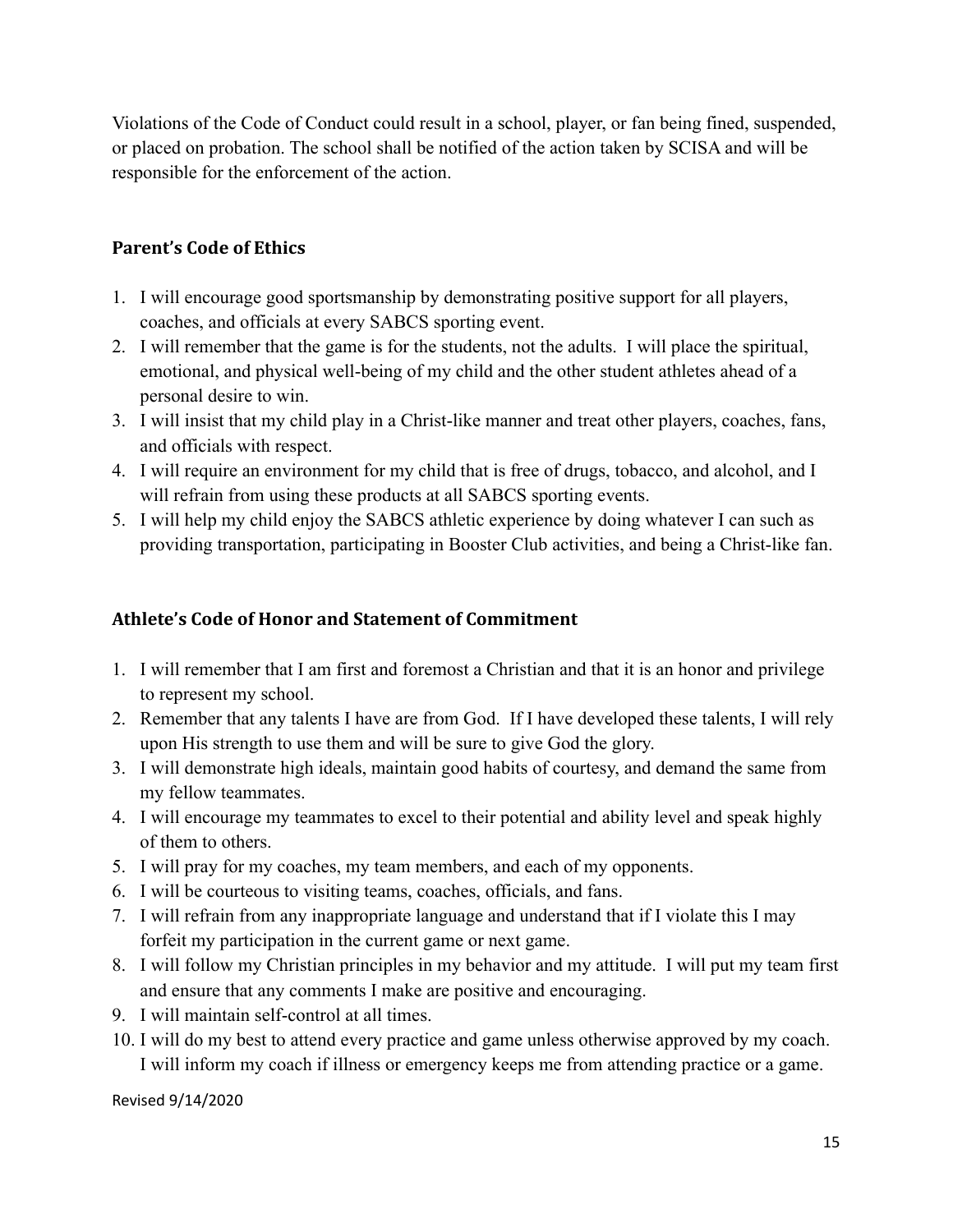- 11. I will maintain my athletic eligibility and advise my coach of any academic problems I may be having.
- 12. I will not be allowed to play any other sport for one (1) sport's season if I do not honor my commitment to the team.
- 13. I will take care of my uniform and equipment and will return it at the end of the season. I agree to repair or replace my uniform or equipment if any damage (beyond normal wear and tear) occurs.